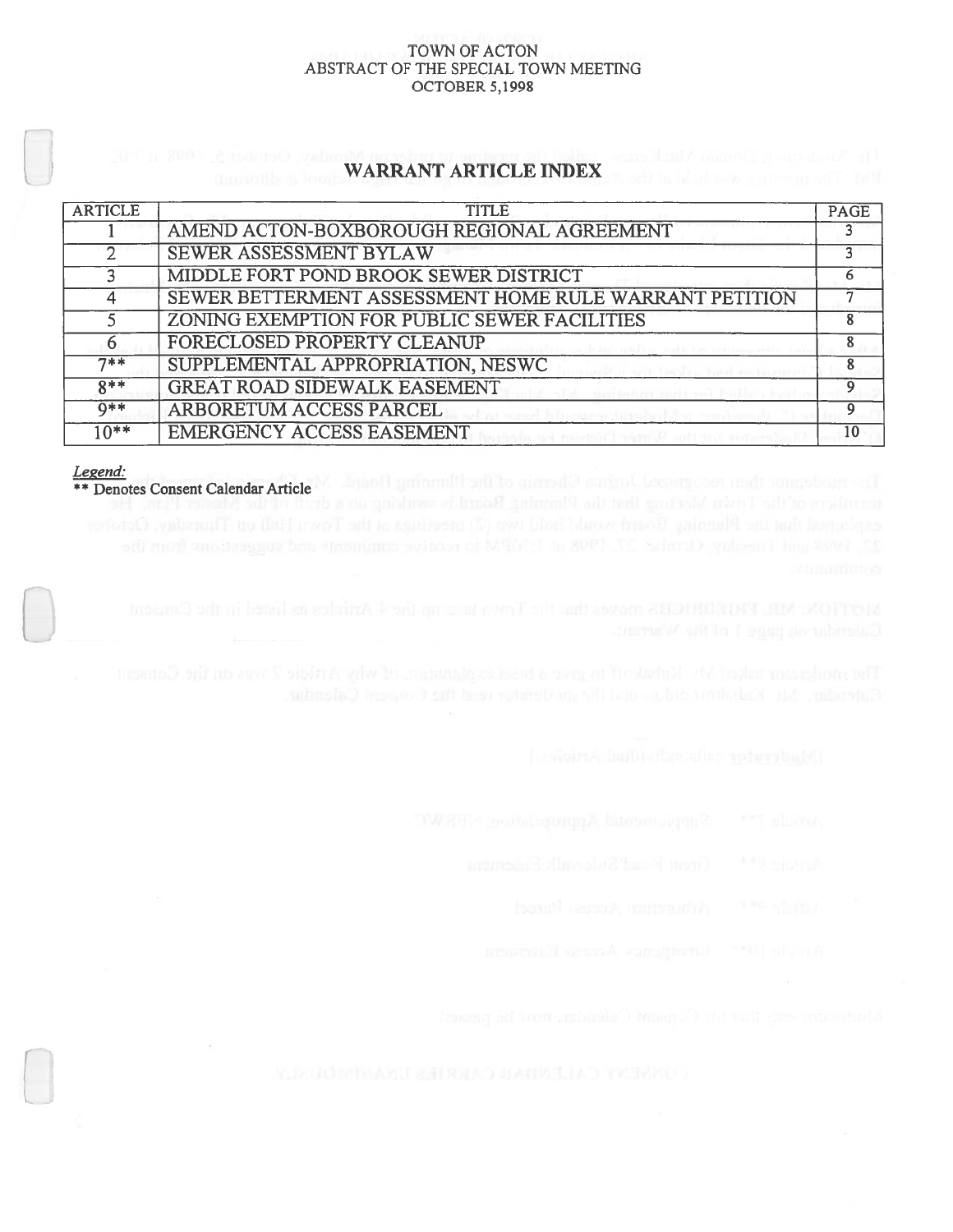## TOWN OF ACTON ABSTRACT OF THE SPECIAL TOWN MEETING OCTOBER 5,199\$

attendance 1223

The Moderator, Donald MacKenzie, called the meeting to order on Monday, October 5, 1998 at 7:02 PM. The meeting was held at the Acton Boxborough Regional High School auditorium.

Mr. MacKenzie introduced Wayne Friedrichs, Chairman of the Board of Selectmen. Mr. Friedrichs introduced the Town Clerk, Town Counsel, Town Manager and the members of the Board of Selectmen.

Mr. MacKenzie then introduced Thomas Mackey, Chairman of the Finance Committee. Mr. Mackey introduced the members of the Finance Committee.

After a brief summary of the rules and regulations of Town Meeting, Mr. MacKenzie explained that the School Committee had asked for <sup>a</sup> Special Town Meeting to be held on December 1, 1998 and the Selectmen had called for that meeting. Mr. MacKenzie advised that he would be out of the country on December  $1<sup>st</sup>$ , therefore, a Moderator would have to be elected that night. He suggested that Richard O'Brien, Moderator for the Water District be elected to conduct this meeting.

The moderator then recognized Joshua Chemin of the Planning Board. Mr. Chemin informed the members of the Town Meeting that the Planning Board is working on a draft of the Master Plan. He explained that the Planning Board would hold two (2) meetings at the Town Hall on Thursday, October 22, 1998 and Tuesday, October 27, 1998 at 7:30PM to receive comments and suggestions from the community.

MOTION: MR. FRIEDRICHS moves that the Town take up the 4 Articles as listed in the Consent Calendar on page 1 of the Warrant.

The moderator asked Mr. Kabakoff to give a brief explanation of why Article 7 was on the Consent Calendar. Mr. Kabakoff did so and the moderator read the Consent Calendar.

[Moderator calls individual Articles:]

| Article 7**  | Supplemental Appropriation, NESWC |
|--------------|-----------------------------------|
| Article 8**  | Great Road Sidewalk Easement      |
| Article 9**  | Arboretum Access Parcel           |
| Article 10** | <b>Emergency Access Easement</b>  |

Moderator asks that the Consent Calendar, now be passed.

# CONSENT CALENDAR CARRIES uNANIMOUSLY.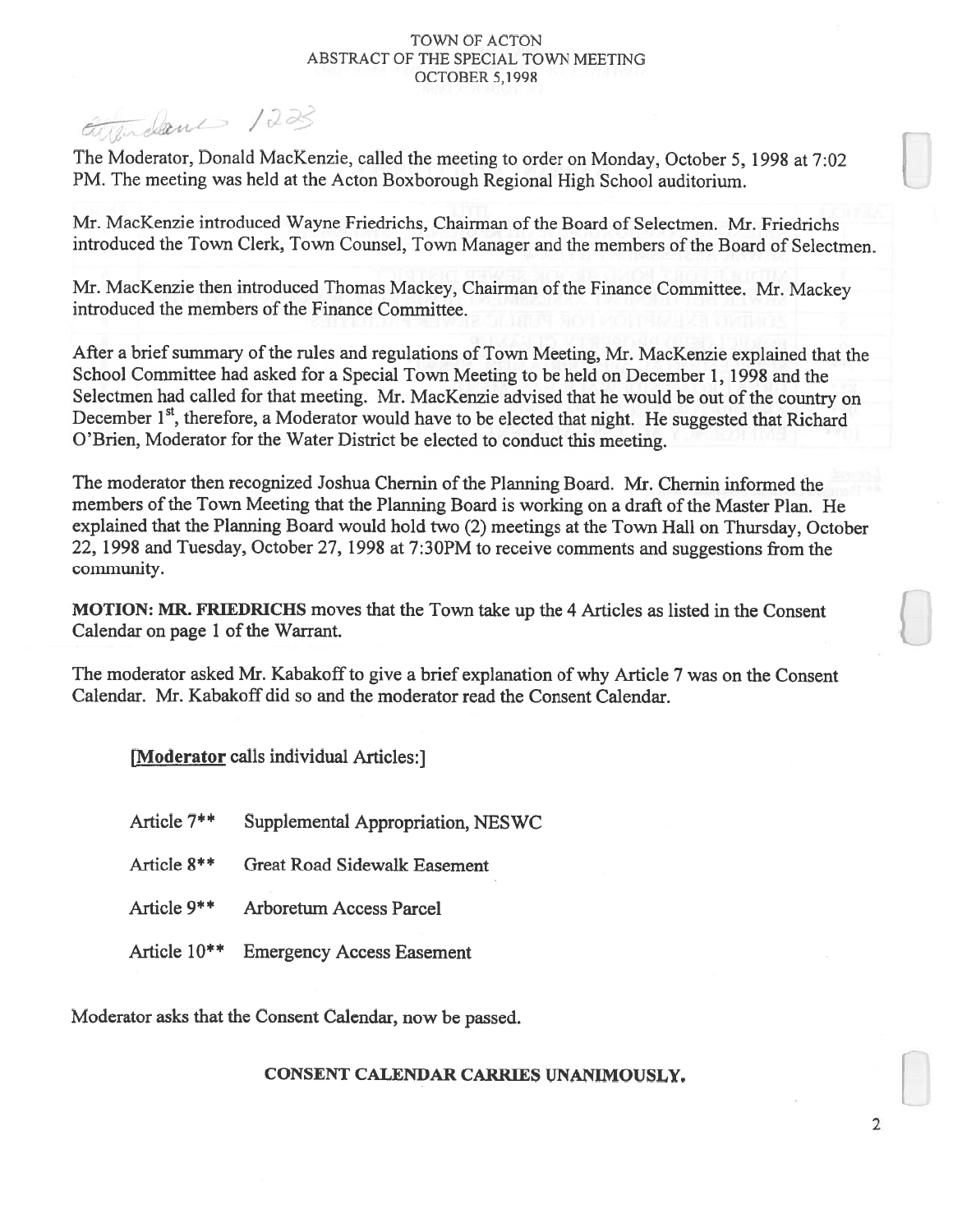# ARTICLE 1 AMEND ACTON-BOXBOROUGH REGIONAL AGREEMENT

(Majority Vote Required)

To see if the Town will vote, subject to approval of an identical warrant article on or before November 1, 1998 by vote of a special town meeting of the Town of Boxborough (and not otherwise), to accept the amendments to the Acton-Boxborough Regional School District Agreement as recommended by the Regional School Committee, and to accep<sup>t</sup> the provisions of General Laws, Chapter 71, Section 16B, fourth paragraph, providing for the Region's member towns to reallocate (but not to reduce) their contributions required under Chapter 70 of the General Laws, in accordance with the Regional Agreement, provided, however, that the allocation of costs under the amended Agreement, including without limitation any debt service on bonds of the district issued or authorized prior thereto, shall apply to assessments to the member towns for the fiscal years beginning on and after July 1, 1999.

## NOTE: Ballot vote required!!

#### MOTION:

MS. STUNTZ moves that the Town approve the amended Acton-Boxborough Regional School District Agreement and accept the provisions of General Laws, Chapter 71, Section 16B, 4<sup>th</sup> paragraph, on the conditions set forth in the warrant article.

#### MOTION CARRIES

Vote YES 1034 NO 138 TOTAL 1172

## ARTICLE 2 SEWER ASSESSMENT BYLAW (Majority Vote Required)

To see if the Town will vote to amend Chapter D 10 of the Bylaws of the Town by substituting the following provisions, or take any other action relative thereto:

## <sup>D</sup> 10 Sewer System

1. Allocation of Cost of Sewer System. The entire cost of laying out, constructing and operating <sup>a</sup> system for the collection, treatment and disposal of sewage for all or any part of the Town shall be borne by the land benefited by such system, in accordance with the following provisions.

## 2. Assessment by Uniform Unit Method.

a. The Town, acting through its Sewer Commissioners, shall assess the owners of all land abutting any way in which there is <sup>a</sup> public sewer line constructed by the Town, by the uniform unit method, as authorized by G.L. c. 83 §15.

b. The Sewer Commissioners shall establish sewer assessment units, as follows:

- (i) The owner of land used for <sup>a</sup> single family residence shall be assessed on the basis of one sewer unit. The owner of undeveloped land zoned for single family residential use shall be assessed on the basis of the maximum number of single family residences which may be constructed on such land as of right under the zoning requirements then in effect, without approval of the further subdivision of such land under the Subdivision Control Law.
- (ii) The owner of land used for multi-family residential use, shall be assessed on the basis of .67 times the number of dwelling units presently existing on such land, provided each unit has fewer than three bedrooms as defined by Title V. Vacant land zoned for multi-family use shall be

2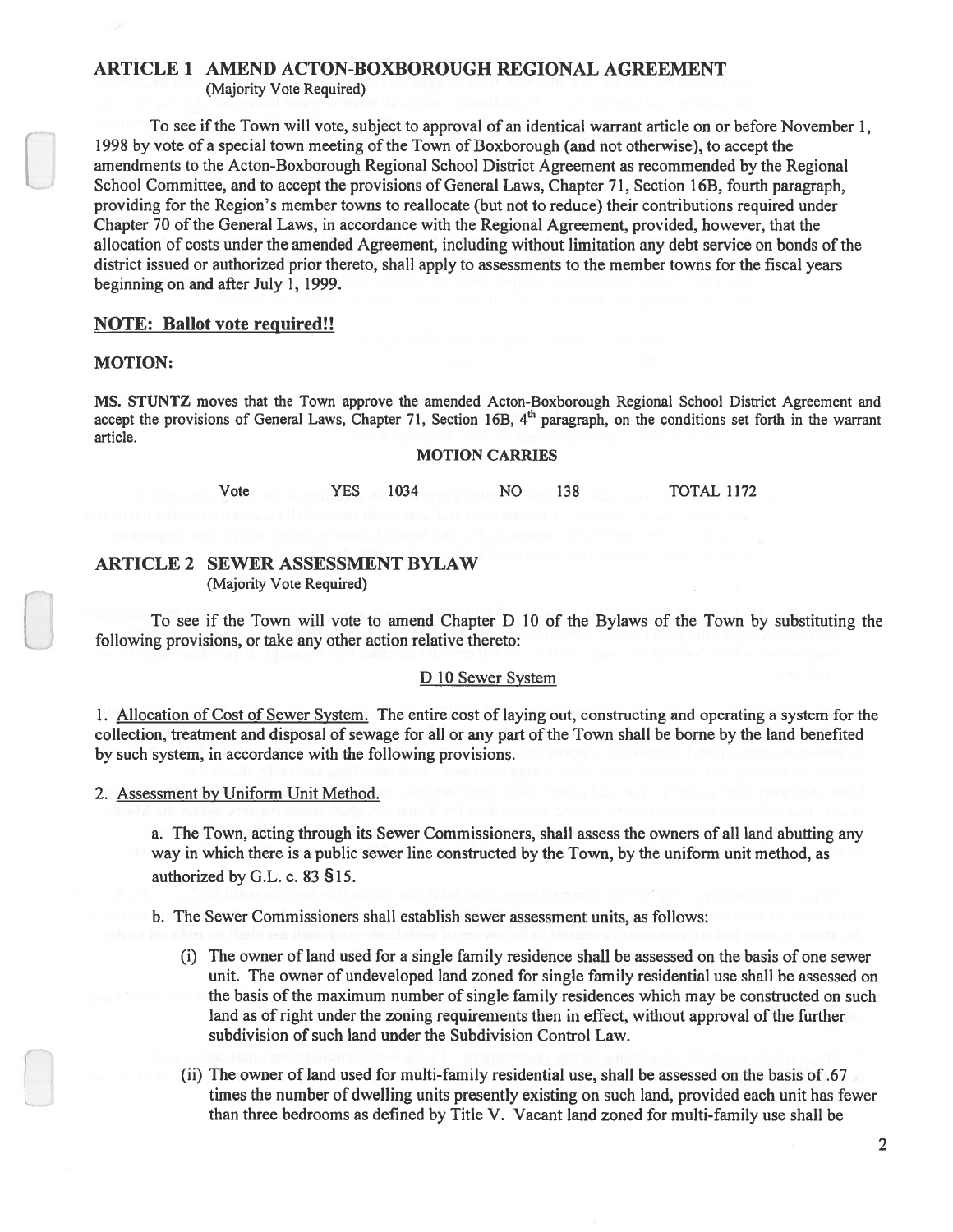assessed on the basis of .67 times the maximum number of units which can be constructed as of right under the zoning then in effect, without approval of further subdivision of such land under the Subdivision Control Law. Multi-family units with three or more bedrooms shall be assessed on the basis of one sewer unit per dwelling unit. Each owner of <sup>a</sup> condominium or cooperative dwelling unit in a multi-family residential building shall be assessed only for his or her dwelling unit.

(iii) The owner of land used or zoned for business use, including land in the Village, Office, Business districts, excep<sup>t</sup> land in such districts actually used for residential or other purposes, shall be assessed on the basis of a number of sewer units calculated by multiplying the maximum floor area ratio (FAR) permitted as of right under the zoning requirements then in effect times the lot area and dividing the result by 4000, in accordance with the following formula.

> Number of Sewer =  $Maximum FAR x Lot Area$ Units 4000

- (iv) The owner of land used or zoned for industrial use shall be assessed on the basis of <sup>a</sup> number of sewer units to be determined by the Sewer Commissioners, taking into account the expected daily sewage flow from such land based on Title V design flows.
- (v) The owner of land used or zoned for other purposes not specified in the foregoing sections, including, but not limited to, institutional and non-profit uses, shall be assessed on the basis of <sup>a</sup> number of sewer units to be determined by the Sewer Commissioners, taking into account the expected daily sewage flow from such land based on Title V design flows.
- 3. User Fees for Land Not Subject to Assessment. The Sewer Commissioners shall establish just and reasonable fees for the use of the public sewer system by the owner of any land, including public land, not liable to assessment, which fee shall be based on the avoided cost of construction of sewage disposal facilities to serve such land.

4. Assessment Rates. The Sewer Commissioners shall establish the assessment rate for land within the Middle Fort Pond Brook sewer area, based on total construction costs for the sewerage system serving such area, including all costs of land acquisition, engineering and design, financing and construction, divided by the total number of existing and potential sewer units within such area. In establishing such rate, the Sewer Commissioners shall apportion the total construction costs between costs required to serve the Middle Fort Pond Brook area and costs required to serve future areas within the Town and shall assess owners within the Middle Fort Pond Brook area only such costs as are reasonably necessary to serve such area, after deducting any construction costs to be recovered pursuan<sup>t</sup> to Section 3 from users ofthe system not subject to assessment.

5. Sewer Privilege Fees. The Sewer Commissioners may establish reasonable fees pursuan<sup>t</sup> to G.L. c. \$3, § 17 to cover costs of construction of common sewers and other facilities required to serve land not previously served by the sewer system and not previously assessed to the owner of such land. Any such fee shall be reduced to the extent the landowner pays such expenses, in accordance with G.L. c. 83, § 22.

6. Annual User Fees. The Sewer Commissioners may from time to time establish just and equitable annual user charges to cover the cost of maintenance, repairs and operation of the sewer system.

7. Rules and Regulations Concerning Sewer Assessments. The Sewer Commissioners may adopt such reasonable rules and regulations with respec<sup>t</sup> to the calculation of sewer assessments or fees as may be necessary or appropriate to implement the provisions of this bylaw.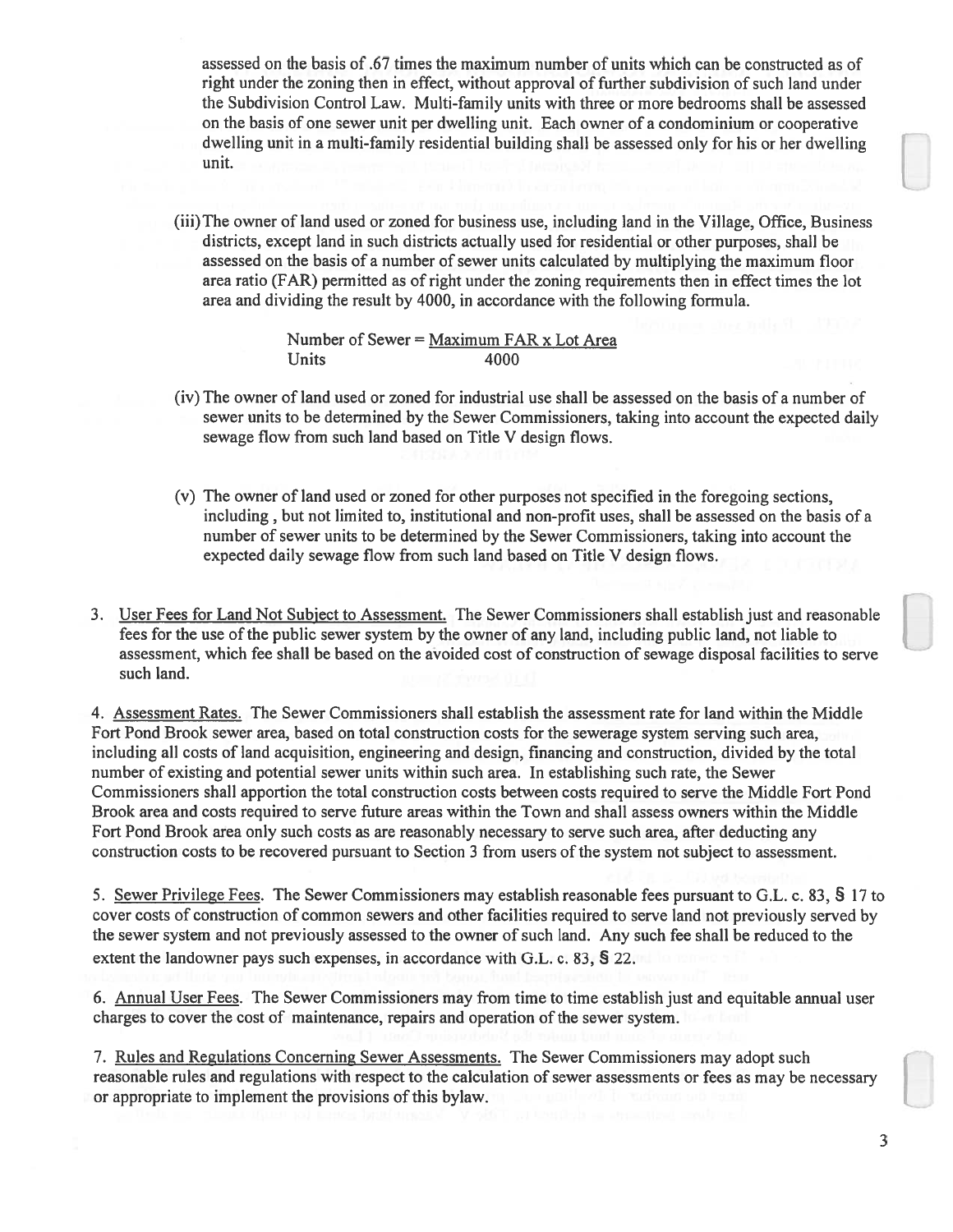8. Applicability of General Laws. Except as provided herein or in any special legislation applicable to the Town, the provisions of the General Laws relative to the assessment, apportionment, division, re-assessment, abatement and collection of sewer assessments and to liens therefore and interest thereon shall apply to assessments made hereunder.

9. Rules and Regulations Concerning Use of Sewer System. The Sewer Commissioners may establish rules and regulations concerning the use of the public sewer system, including but not limited to, rules and regulations prohibiting the deposit of any harmful or deleterious substance into the system, for regulating connections to the system and establishing civil penalties for violation of such rules.

## MOTION:

MR. HUNTER moves that the Town Bylaws be amended as set forth in the Article.

AMENDMENT TO ARTICLE 2

MR. DAVID J. GARROD moves to amend Sewer Assessment Bylaw, Section 4 (Assessment Rate) be deleted in its entirety and be replaced with the following:

The Sewer Commissioners shall establish the assessment rate for land within the Middle fort Pond Brook Sewer District based on <sup>a</sup> proportion of the estimated total construction costs required to construct <sup>a</sup> sewerage system capable of serving the <sup>p</sup>lanned expanded area of 850,000 gallons per day (gpd). In establishing such rate, the Sewer Commissioners shall assess owners within the Middle fort Pond Brook area only such costs as are reasonably necessary to serve such area. Said assessment rate shall be calculated as follows:

- 1. Through accepted engineering principles establish the total construction cost (expcost) for the <sup>p</sup>lanned expanded \$50,000 gpd sewerage system.
- 2. Establish <sup>a</sup> proportionate cost (propcost) for the initial 250,000 gpd system in relation to the cost of the total system, using the formula propcost =  $25/85$  \* expcost
- 3. Subtract from propcos<sup>t</sup> the costs to be recovered pursuan<sup>t</sup> to Section 3 from users of the system not subject to assessment giving basecost
- 4. Set assessed cost per sewer unit equal to basecost/number of sewer units in initial district

The difference between the actual construction cost of the initial 250,000 gp<sup>d</sup> system and propcos<sup>t</sup> to be recovered in future years through assessments on land in the expanded \$50,000 gpd district as the sewer system is expanded into the full district.

## Amendment lost

## AMENDMENT TO ARTICLE 2

MR. EDWARD FEDERMAN moves to amend Sewer Assessment Bylaw, Section 6 (Annual User fees) be deleted in its entirety and replaced with the following:

The Sewer Commissioners shall from time to time establish just and equitable annual user charges to cover the cost of maintenance, repairs and operation of the sewer system. The cost per water unit to be set to <sup>a</sup> rate that will cover the entire costs of operation, maintenance and repair of <sup>a</sup> system operating at the full <sup>p</sup>lanned expanded capacity of 850,000 gallons per day (gpd). This will be the cost per water unit (adjusted for inflation) applied to users during the period from the introduction of the initial 250,000 gp<sup>d</sup> system until the full <sup>p</sup>lanned expanded capacity of \$50,000 gp<sup>d</sup> is on line.

During this buildup period the remaining actual costs that offer benefits to the population primarily outside the initial district shall be borne by the Town until the expanded 850,000 gpd system is fully built and operational.

Amendment lost

# Original Motion Carries

4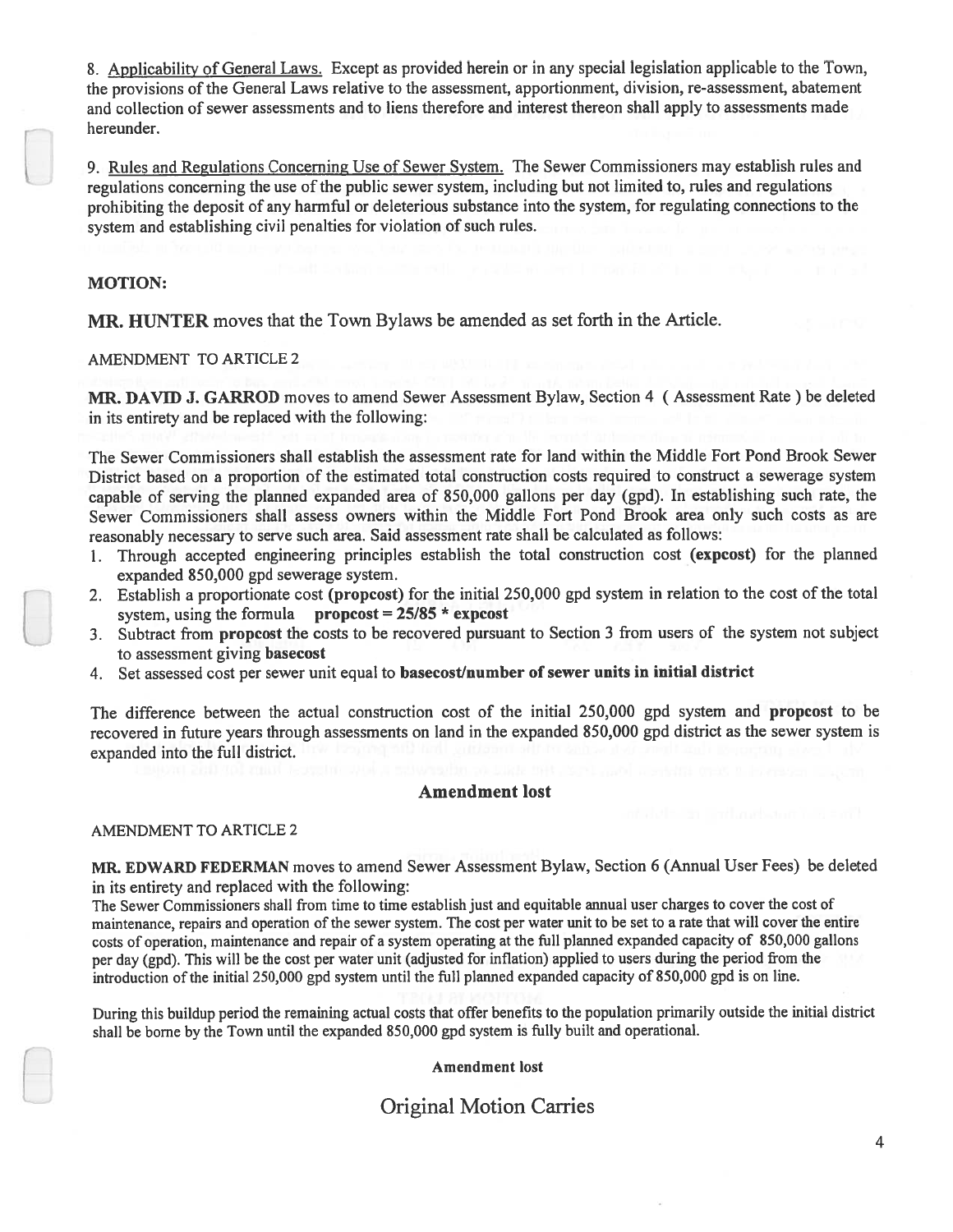# ARTICLE 3 MIDDLE FORT POND BROOK SEWER DISTRICT

(2/3 Vote Required)

To see if the Town will raise and appropriate, appropriate from available funds, or borrow the sum of \$7,000,000, or any other sum, in addition to the \$11,500,000 appropriated under article 18 of the warrant for the 1997 Annual Town Meeting, to be expended by the Town Manager for the purpose of financing the planning, design, and construction of sewers and wastewater treatment plant, or any portion thereof, for the Middle Fort Pond Brook Sewer District including, without limitation, all costs and any related expenses thereof as defined in Section 1 of Chapter 29C of the General Laws; or take any other action relative thereto.

## MOTION:

MS. TAVERNIER moves that the Town appropriate \$10,000,000 for the purpose of supplementing the Middle Fort Pond Brook Sewer District appropriation voted under Article 18 of the 1997 Annual Town Meeting, and to meet this appropriation the Treasurer, with the approval of the Board of Selectmen, is authorized to borrow \$10,000,000 and issue bonds or notes therefor under Chapter 44 of the General Laws and/or Chapter 29C of the General Laws; that the Treasurer with•the approval of the Board of Selectmen is authorized to borrow all or <sup>a</sup> portion of such amount from the Massachusetts Water Pollution Abatement Trust established pursuan<sup>t</sup> to Chapter 29C and in connection therewith to enter into <sup>a</sup> loan agreemen<sup>t</sup> and/or security agreemen<sup>t</sup> with the Trust and otherwise to contract with the Trust and the Department of Environmental Protection with respec<sup>t</sup> to such loan and for any federal or state aid available for the project or for the financing thereof; and that the Town Manager is authorized to enter into <sup>a</sup> project regulatory agreemen<sup>t</sup> with the Department of Environmental Protection, to expend all funds available for the project and to take any other action necessary to carry out the project.

### MOTION CARRIES

Vote YES 3\$7 NO 21 Total 408

#### RESOLUTION:

Mr. Lewis proposes that there is <sup>a</sup> sense of the meeting that the project will not proceed unless the project receives <sup>a</sup> zero interest loan from the state or otherwise <sup>a</sup> low interest loan for this project.

This is <sup>a</sup> non-binding resolution.

Resolution carries.

#### MOTION:

MR. Sundberg moves to adjourn this Town meeting until October 6, 1998

## MOTION IS LOST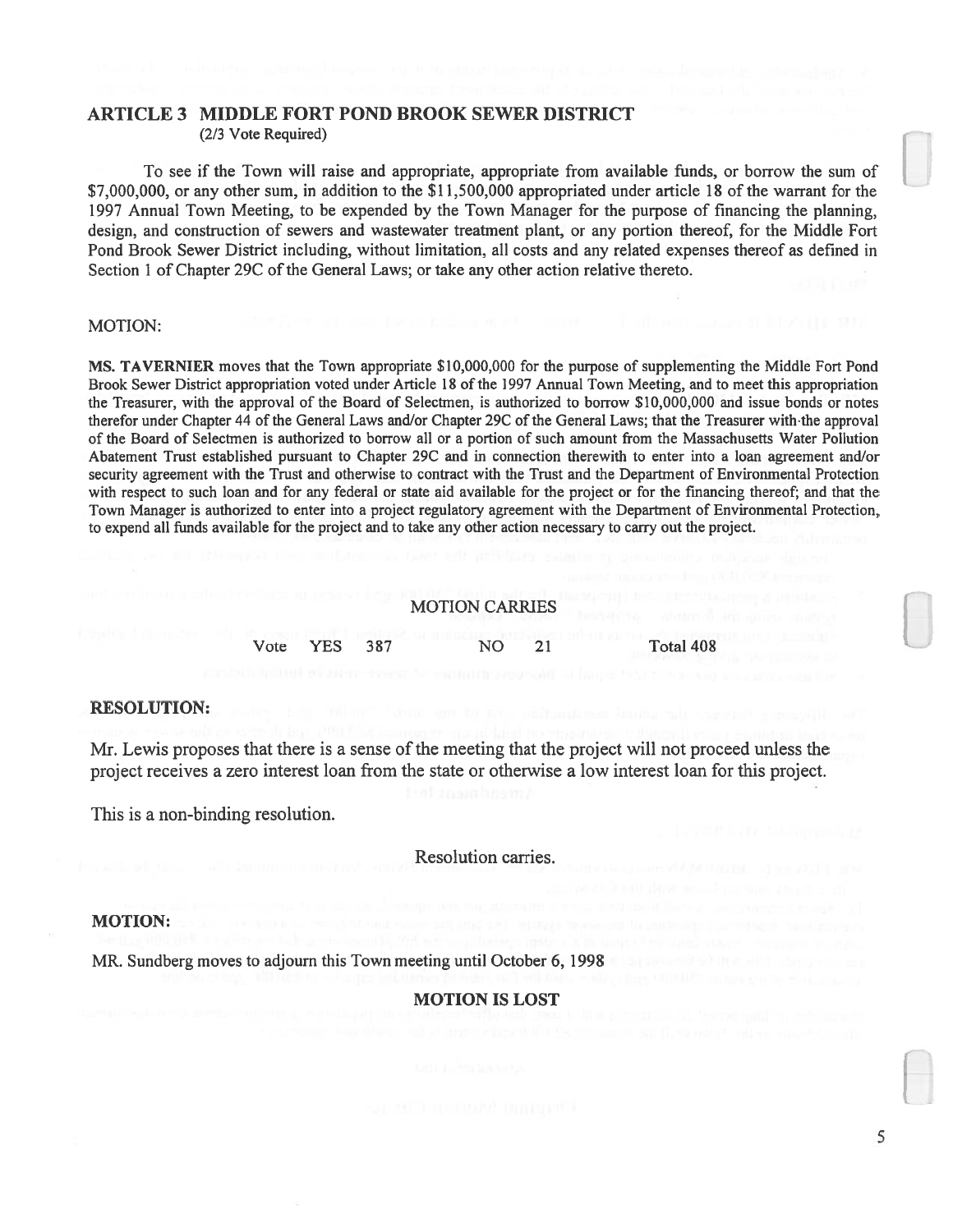## ARTICLE 4 SEWER BETTERMENT ASSESSMENT HOME RULE WARRANT PETITION (Majority Vote Required)

To see if the Town will vote to authorize the Board of Selectmen to petition the General Court to enact <sup>a</sup> special act relative to sewer betterment assessments in the Town of Acton substantially as follows, or take any other action relative thereto:

SECTION 1: Notwithstanding the provisions of any genera<sup>l</sup> or special law to the contrary, the board of assessors of the town of Acton may, and at the request of the owner of the land assessed, shall apportion all assessments for sewer projects in said town or unpaid balances thereof into <sup>a</sup> number of equa<sup>l</sup> portions equa<sup>l</sup> to the number of years for which bonds for such projects are issued; said equa<sup>l</sup> portions may be further apportioned and collected by the town on the quarterly tax bills or <sup>a</sup> single tax bill at the option of the town; provided, however, the owners may pay the total amount due at any time.

SECTION 2: Notwithstanding the provisions of any genera<sup>l</sup> or special law to the contrary, the town of Acton is hereby authorized to charge interest on unpaid balance of sewer assessments at <sup>a</sup> rate equa<sup>l</sup> to the net rate of interest chargeable to the town for the project to which the assessments relate.

SECTION 3. This Act shall take effect upon its passage.

## MOTION:

MS. TAVERNIER moves that the Selectmen are authorized to petition the General Court for an Act relative to sewer betterment assessments in the Town of Acton, substantially as printed in the Warrant.

#### MOTION CARRIES UNANIMOUSLY

## ARTICLE 5 ZONING EXEMPTION FOR PUBLIC SEWER FACILITIES (2/3/ Vote Required)

To see ifthe Town will vote to amend the Acton Zoning Bylaw by deleting section 1.4 and replacing it with <sup>a</sup> new section 1.4 as follows:

1.4 Applicability - All LOTS and parcels of land in the Town of Acton and all BUILDINGS, STRUCTURES and other improvements thereon shall be subject to the regulations, restrictions and requirements established in this Bylaw. Except when specifically referred to or stated otherwise, this Bylaw shall not apply to STREETS, appurtenances and easements thereto, to railroad rights of way, or to any BUILDING, STRUCTURE or USE of land, including grading, filling, and excavating, which is associated with <sup>a</sup> public sewer collection system owned or operated by the Town of Acton, or take any other action relative thereto.

#### MOTION:

MR. ASHTON moves that the zoning bylaw be amended as set forth in the article.

#### MOTION CARRIES

Vote YES 100 No 5 Total 105

6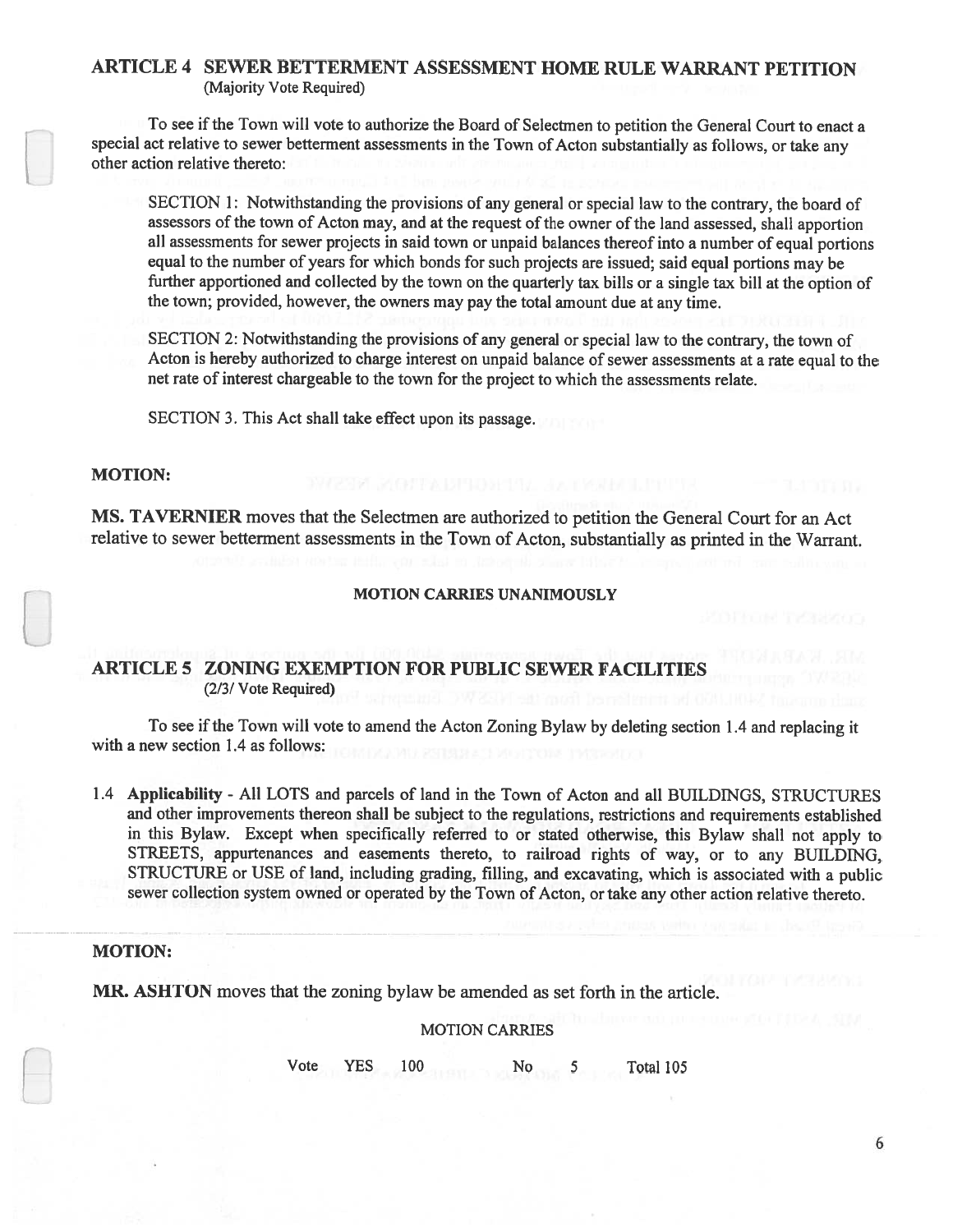## ARTICLE 6 FORECLOSED PROPERTY CLEANUP

(Majority Vote Required)

To see if the Town will vote to raise and appropriate, or appropriate from available funds, the sum of \$125,000, or any other sum, for assessment, containment and removal actions pursuan<sup>t</sup> to General Laws Chapter 21E and the Massachusetts Contingency Plan, concerning the release or threat of release of oil or hazardous materials at or from the properties located at 2\$ Willow Street and 214 Central Street, Acton, formerly owned by Lawrence S. and Beverly A. Nichols, which the Town acquired by foreclosure of liens for unpaid taxes, or take any other action relative thereto.

## MOTION:

MR. FRIEDRICHS moves that the Town raise and appropriate \$125,000 to be expended by the Town Manager for the assessment, containment and removal of hazardous waste from property located at 28 Willow Street/214 Central Street pursuant to the provisions of General Laws, Chapter 21E and the Massachusetts Contingency Plan.

#### MOTION CARRIES UNANIMOUSLY

## ARTICLE 7\*\* SUPPLEMENTAL APPROPRIATION, NESWC (Majority Vote Required)

To see if the Town will raise and appropriate, or appropriate from available funds, the sum of \$400,000, or any other sum, for the purpose of solid waste disposal, or take any other action relative thereto.

## CONSENT MOTION:

MR. KABAKOFF moves that the Town appropriate \$400,000 for the purpose of supplementing the NESWC appropriation made under Article 15 of the April 6, 1998 Annual Town Meeting, and to raise such amount \$400,000 be transferred from the NESWC Enterprise fund.

#### CONSENT MOTION CARRIES UNANIMOUSLY

## ARTICLE 8\*\* GREAT ROAD SIDEWALK EASEMENT (Majority Vote Required)

To see ifthe Town will vote to accep<sup>t</sup> as <sup>a</sup> gift from Gloria W. Palmer of 352 Great Road, Acton, Trustee of Palmer family Realty Trust and Skyline Realty Trust, an easement for sidewalk purposes located at 346-3 52 Great Road, or take any other action relative thereto.

#### CONSENT MOTION:

MR. ASHTON moves in the words of the Article.

### CONSENT MOTION CARRIES UNANIMOUSLY